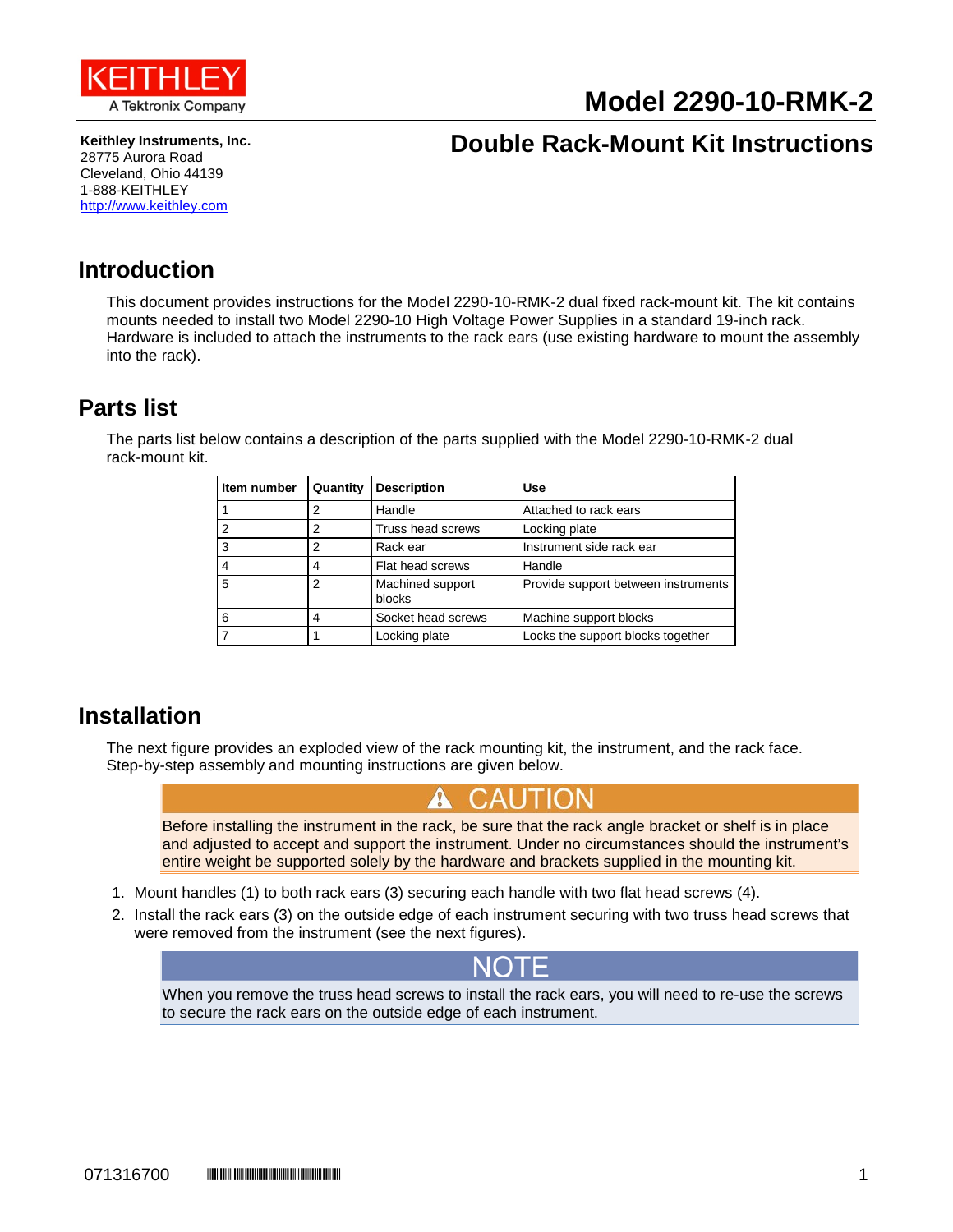- 3. Install one Machined Support Block (5) on the inside edge of each instrument. Secure each block with two socket head screws (2).
- 4. Install the locking plate (7) to the top of the machined support blocks using two truss head screws (2).
- 5. Install both assemblies (instrument, rack ears, and machined support blocks) in the rack. Secure the assembly with existing hardware (see the next figures).



**Figure 1: Model 2290-10 double rack mount kit installation**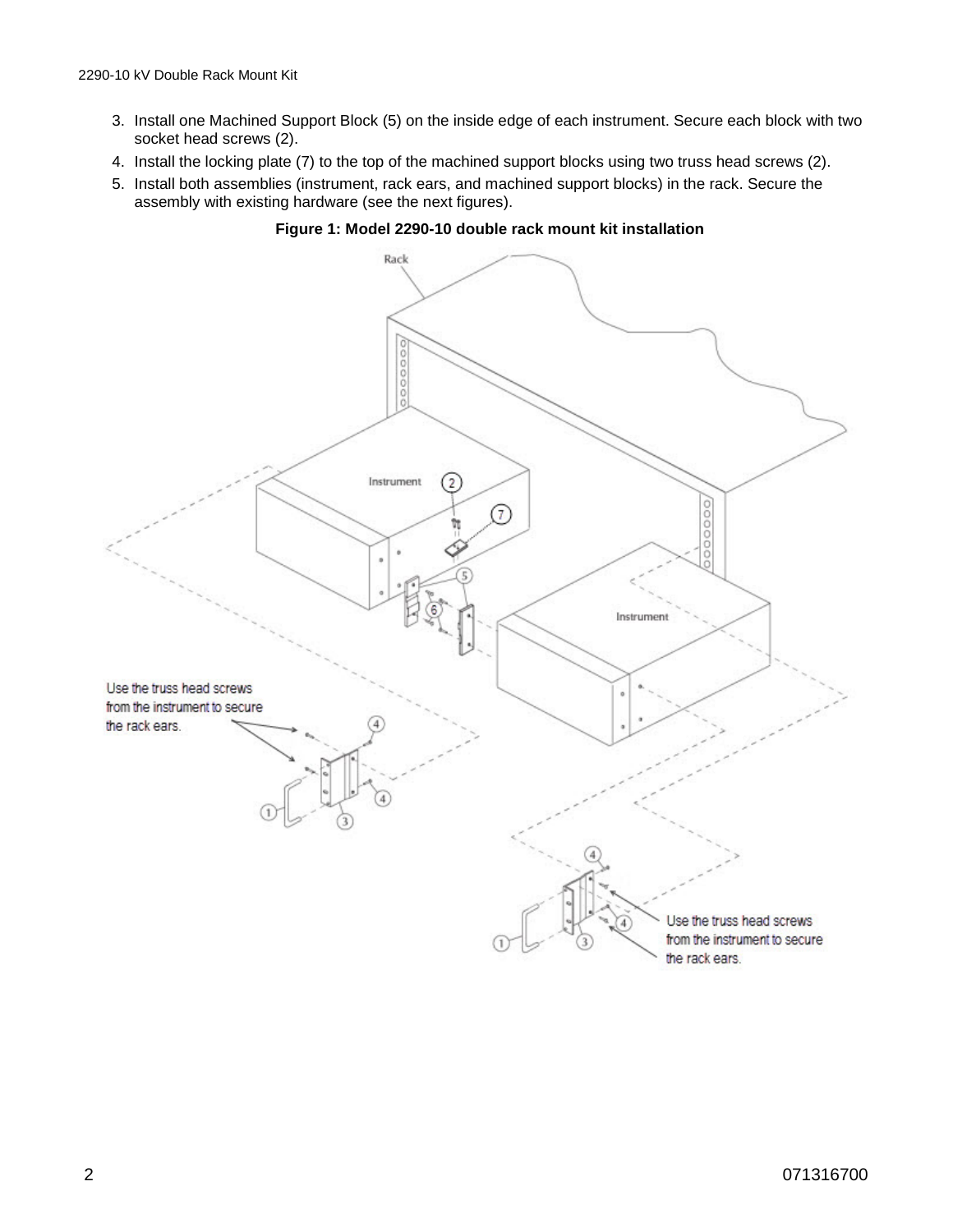

**Figure 2: Model 2290-10 suggested rack fastener installation**